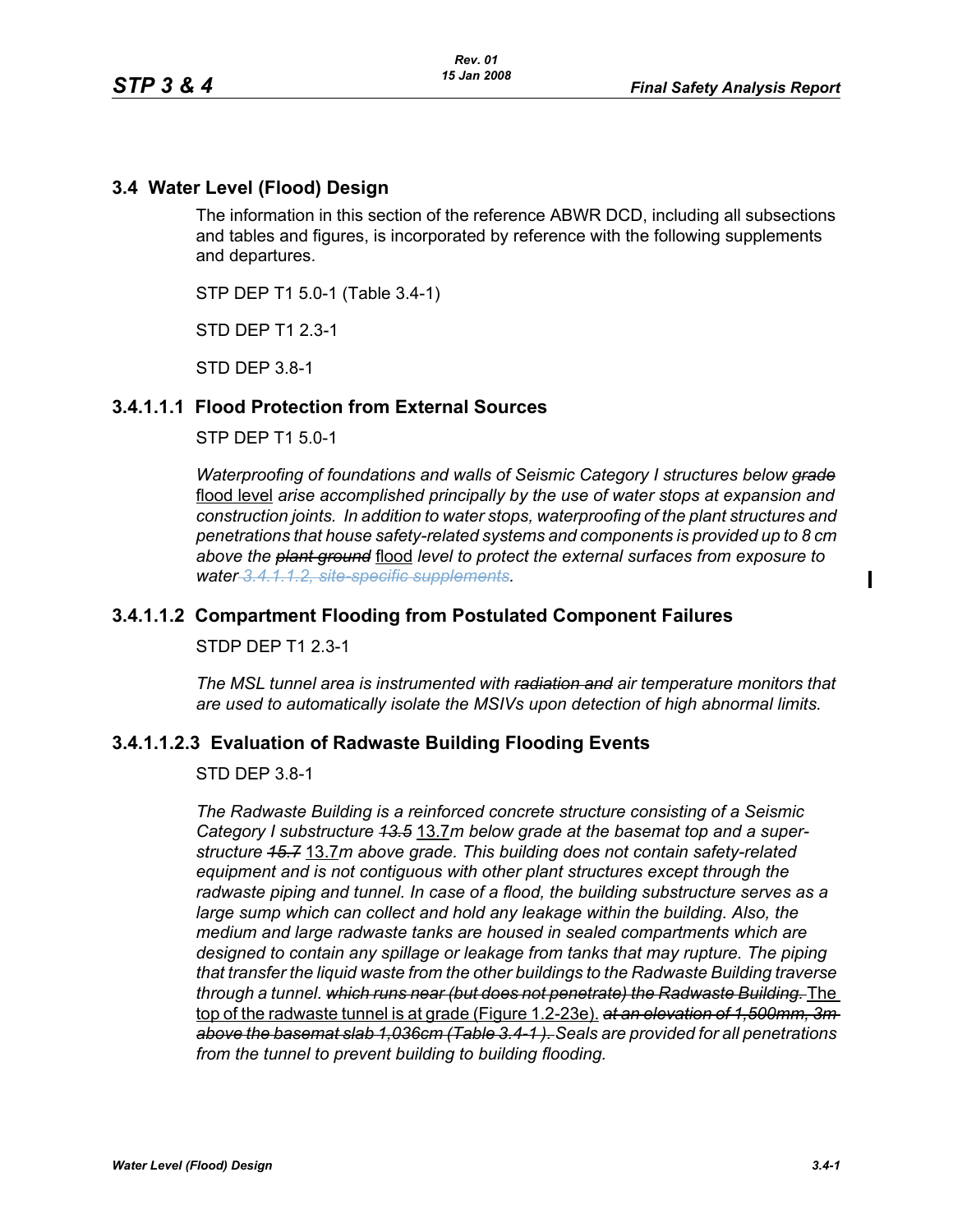$\mathbf I$ 

 $\mathbf I$ 

 $\mathbf{I}$ 

# **3.4.2 Analytical and Test Procedures**

STP DEP T1 5.0-1

*Since the design flood elevation is 30.5 cm below* 414.5 cm above *the finished plant*  grade<del>, there is no dynamic force due to flood. The</del> the lateral hydrostatic and hydrodynamic *pressure on the structures due to the design flood water level, as well as ground and soild pressures, are calculated.*

# **3.4.3 COL License Information**

### **3.4.3.1 Flood Elevation**

The following site specific supplement addresses COL License Information Item 3.5.

The site specific flood elevation is defined as  $3264141.5$   $414.5$  cm above grade. The design basis flood is described in For the cause and specific flooding scenarios considered see Subsection 2.4S.2.

As described in Table 3.4-1 note 3 and 5, all penetrations and doors that penetrate the exterior walls of Seismic Category  $4\,$  I Buildings that are located below the design basis flood level are watertight. Therefore all safety-related equipment in these buildings are protected from postulated external floods and satisfy the requirements of GDC 2.

# **3.4.3.2 Ground Water Elevation**

The following site specific supplement addresses COL License Information Item 3.6.

The site specific ground water elevation is defined in Subsection 2.4S.12. The ground water elevation is lower than 61.0cm below grade.

# **3.4.3.3 Flood Protection Requirements for Other Structures**

The following site specific supplement addresses COL License Information Item 3.7.

The Ultimate Heat Sink and Reactor Service Water Piping Tunnel have the same flood protection features as other Seismic Category  $4$  I structures within the scope of the certified design. These design features are addressedean be foundare in Subsection 3.4.1.1. As described in that Subsection, they are protected from postulated flooding and satisfy the requirements of GDC 2 and the guidance of RG 1.102.

The Ultimate Heat Sink and Reactor Service Water Piping Tunnel are divisionally separated in accordance with Section 3.13 and 3.12. Penetrations that are located below design flood level are watertight thereby preventing an internal flood event from propagating from one division to another.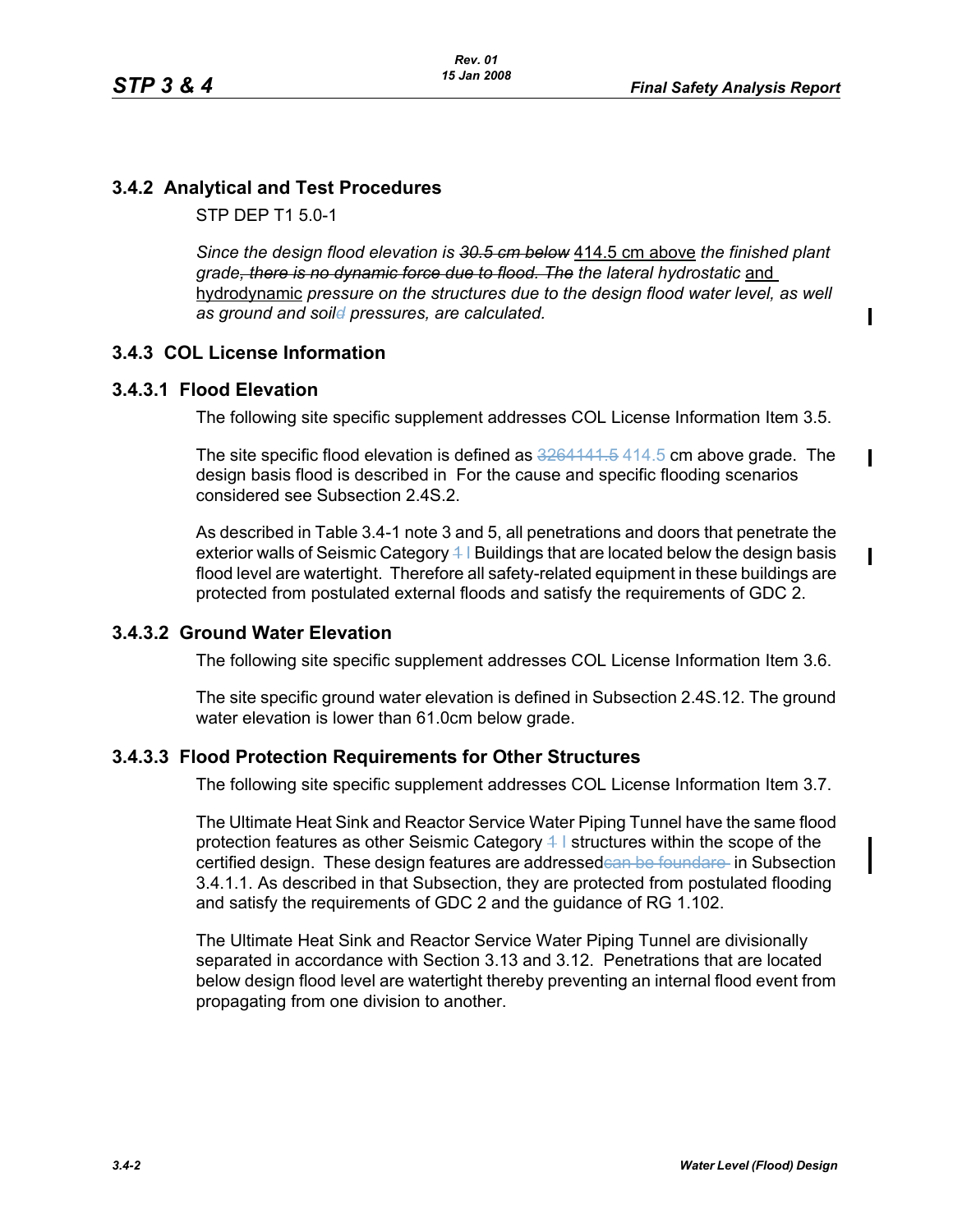$\mathbf I$ 

## **3.4.3.4 Penetration Seals**

The following site specific supplement addresses COL License Information Item in Subsection 3.4.1.1.1.

Penetrations located between Seismic Category 4 I building and non-Seismic Category 4 I building or to the outside below site- specific flood elevation are similar to a primary containment penetration. They consist of a steel sleeve embedded in the wall with a closure plate that acts as a seal and as a pipe anchor. The sleeve, closure plate and pipe are welded together to form a highly reliable seal.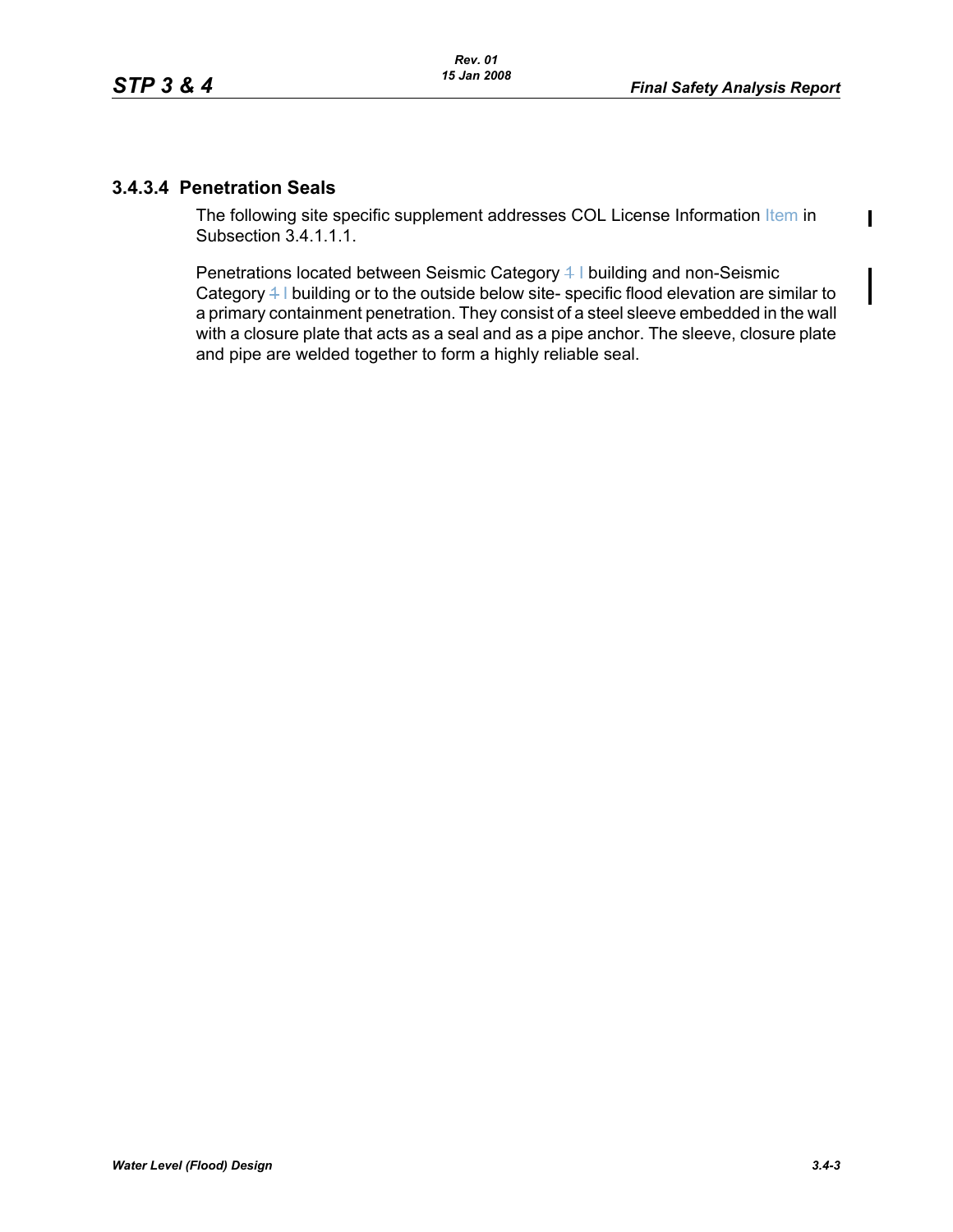|                                                                                                                                                                                                                                                                                                                                                                                                                                                                                               | Table 3.4-1 Structures, Penetrations, and Access Opsions, and Access Oesigne in the Structure of Protection |                       |                                    |                     |                     |                    |
|-----------------------------------------------------------------------------------------------------------------------------------------------------------------------------------------------------------------------------------------------------------------------------------------------------------------------------------------------------------------------------------------------------------------------------------------------------------------------------------------------|-------------------------------------------------------------------------------------------------------------|-----------------------|------------------------------------|---------------------|---------------------|--------------------|
|                                                                                                                                                                                                                                                                                                                                                                                                                                                                                               |                                                                                                             |                       | Control                            | Radwaste            | Turbine             | <b>Ultimate</b>    |
| Structure                                                                                                                                                                                                                                                                                                                                                                                                                                                                                     | Reactor Building Service Building                                                                           |                       | Building                           | Building            | Building            | Heat Sink          |
| Design Flood Level <del>(mm) 11,695</del>                                                                                                                                                                                                                                                                                                                                                                                                                                                     |                                                                                                             | <del>909 / l</del>    | <del>909ʻrr</del>                  | <del>969ʻH</del>    | <del>909 / r</del>  | 14,508             |
|                                                                                                                                                                                                                                                                                                                                                                                                                                                                                               | 14,508 mm                                                                                                   | 10058 mm              | 14,508 mm                          | 10058 mm            | 10058 mm            | (47.6f)            |
|                                                                                                                                                                                                                                                                                                                                                                                                                                                                                               | (47.6f)                                                                                                     | (33ft)                | 47.6 ft)                           | (33 f1)             | $(33 - 11)$         |                    |
| Design Ground Water                                                                                                                                                                                                                                                                                                                                                                                                                                                                           | <del>066 tt</del>                                                                                           | <del>066 11</del>     | <del>066'H</del>                   | <del>066 rr</del>   | <del>066'tt</del>   | 8,534 mm           |
| Tenel <del>(um)</del>                                                                                                                                                                                                                                                                                                                                                                                                                                                                         | 9,753mm                                                                                                     | 9,753 mm              | 9,753 mm                           | 9,753 mm            | 9,753 mm            | (28.0ft)           |
|                                                                                                                                                                                                                                                                                                                                                                                                                                                                                               | (32 ft)                                                                                                     | (32ft)                | (32 f)                             | (32 f)              | (32ft)              |                    |
| Reference Plant Grad                                                                                                                                                                                                                                                                                                                                                                                                                                                                          | <del>12,000</del>                                                                                           | <del>12,000</del>     | <del>000'Zt</del>                  | <del>000 čt</del>   | <del>000^\$</del>   |                    |
| $\begin{matrix} \overline{1} \overline{1} \ \overline{1} \ \overline{1} \ \overline{1} \ \overline{1} \ \overline{1} \ \overline{1} \ \overline{1} \ \overline{1} \ \overline{1} \ \overline{1} \ \overline{1} \ \overline{1} \ \overline{1} \ \overline{1} \ \overline{1} \ \overline{1} \ \overline{1} \ \overline{1} \ \overline{1} \ \overline{1} \ \overline{1} \ \overline{1} \ \overline{1} \ \overline{1} \ \overline{1} \ \overline{1} \ \overline{1} \ \overline{1} \ \overline{1}$ | 10,363 mm                                                                                                   | 10,363 mm             | 10,363 mm                          | 10,363 mm           | $-10,363$ mm        |                    |
|                                                                                                                                                                                                                                                                                                                                                                                                                                                                                               | (34 <sup>th</sup> )                                                                                         | (34 <sup>th</sup> )   | (34 <sup>th</sup> )                | (34 <sup>ft</sup> ) | (34 <sup>th</sup> ) |                    |
| Base Slab <del>(mm)</del>                                                                                                                                                                                                                                                                                                                                                                                                                                                                     | <u> 1959.</u>                                                                                               | <del>09158 8127</del> | -8,200                             | <b>909</b>          | <del>008'9</del>    | 1,830 mm &         |
|                                                                                                                                                                                                                                                                                                                                                                                                                                                                                               | 9,837 mm                                                                                                    | $-3,787$ mm &         | 9,837 mm                           | $3,137$ mm          | 3,663 mm            | 305 mm             |
|                                                                                                                                                                                                                                                                                                                                                                                                                                                                                               | $(-32.27$ ft)                                                                                               | 1,863 mm (-12.42      | $(-32.27)$                         | $-10.29$ ft)        | $12.02~{\rm fb}$    | $(6$ ft & $-1$ ft) |
|                                                                                                                                                                                                                                                                                                                                                                                                                                                                                               |                                                                                                             | ft &-6.11 ft)         |                                    |                     |                     |                    |
| Actual Plant Grade (mm) 12,000                                                                                                                                                                                                                                                                                                                                                                                                                                                                |                                                                                                             | 12,000                | 12,000                             | 12,000              | 12,000              | 14,935 mm          |
|                                                                                                                                                                                                                                                                                                                                                                                                                                                                                               | 10,363 mm                                                                                                   | 10,363 mm             | 10,363 mm                          | 10,363 mm           | 10,363 mm           | (49ft)             |
|                                                                                                                                                                                                                                                                                                                                                                                                                                                                                               | $(34, \text{ft})$                                                                                           | $(34, \text{ft})$     | (34, f)                            | $(34, \text{ft})$   | (34 <sup>th</sup> ) |                    |
| Building Height (mm)                                                                                                                                                                                                                                                                                                                                                                                                                                                                          | 49,700                                                                                                      | 22,200                | 22,200                             | 28,000              | 54,300              |                    |
| Penetrations Below                                                                                                                                                                                                                                                                                                                                                                                                                                                                            | Refer to Table 6.2-None                                                                                     |                       | RCW, RSW and None, except Radwaste |                     |                     | RSW piping         |
| Design Flood Level                                                                                                                                                                                                                                                                                                                                                                                                                                                                            |                                                                                                             |                       | miscellaneous                      | radwaste            | piping              | and electric       |
| (Notes 1 through 4)                                                                                                                                                                                                                                                                                                                                                                                                                                                                           |                                                                                                             |                       | lines, and                         | piping              |                     | cables             |
|                                                                                                                                                                                                                                                                                                                                                                                                                                                                                               |                                                                                                             |                       | electrical                         |                     |                     |                    |
|                                                                                                                                                                                                                                                                                                                                                                                                                                                                                               |                                                                                                             |                       | penetrations                       |                     |                     |                    |